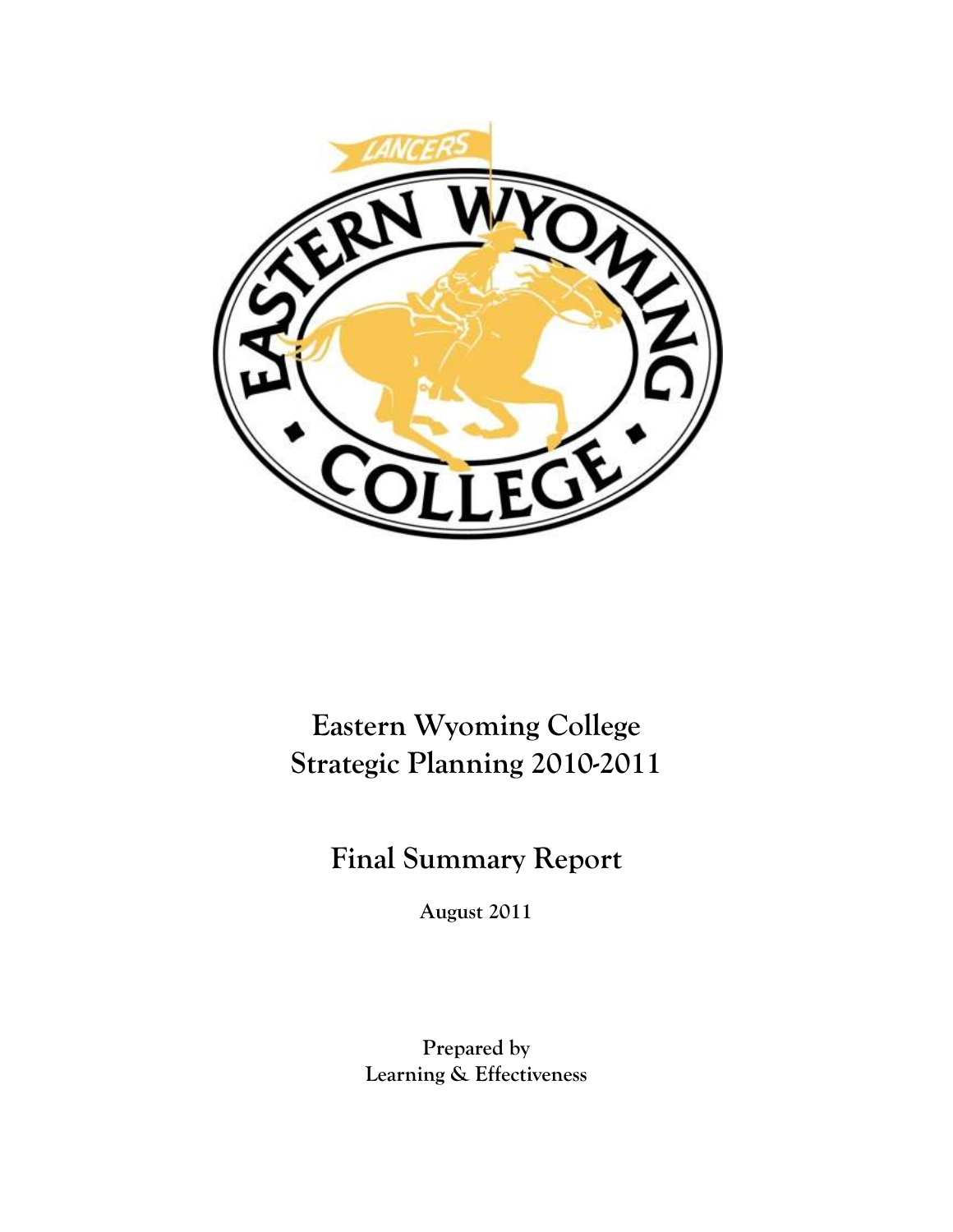## **Final Strategic Planning Report**

Since 2008, the following strategic directions have guided EWC in its yearly strategic planning process. Each year, key functional areas within the college develop, prioritize, and implement action plans with the intent of using these strategic directions along with the companion vital initiatives to fulfill the college mission and vision.

**Strategic Direction 1**—Thoughtfully prepare our organization and our people for changing and dynamic times.

**Strategic Direction 2** – Promote high quality, accessible learning experiences through responsive programs of distinction aligned with current and future opportunities.

**Strategic Direction 3** – Embrace and invest in technology and modern facilities.

**Strategic Direction 4** – Enhance the quality of life for individuals, families, the community and region, and positively influence the economy.

**Strategic Direction 5** – Recognize and extend our global reach.

The following strategic action plans were completed during the 2010-2011 year. Some of the action plans benefitted from funding while others just required personal effort and prioritized departmental budget spending. The completed plans included numerous professional development activities and critical program equipment purchases.

- Table was purchased and installed in the Boardroom
- Projection system was purchased and installed in the Boardroom
- Several EWC Board Members and the College President met with Goshen County School District Board Members twice to develop and strengthen partnerships within the service area
- Several EWC Board Members and the College President participated in Ag Focus Group Discussions
- Several EWC Board Members attended service area high school graduations to develop and strengthen partnerships
- New programs were developed for the Department of Corrections Computer Applications Certificate, Business Records Certificate, and Plate Welding Certificate to develop and strengthen partnerships
- Professional development opportunities included two training sessions on board member responsibilities, orientation sessions for board member candidates and new board members, and participation on WACCT state committees—Mike Varney, Chair for Educational Committee and Sherri Lovercheck, member of Advocacy Committee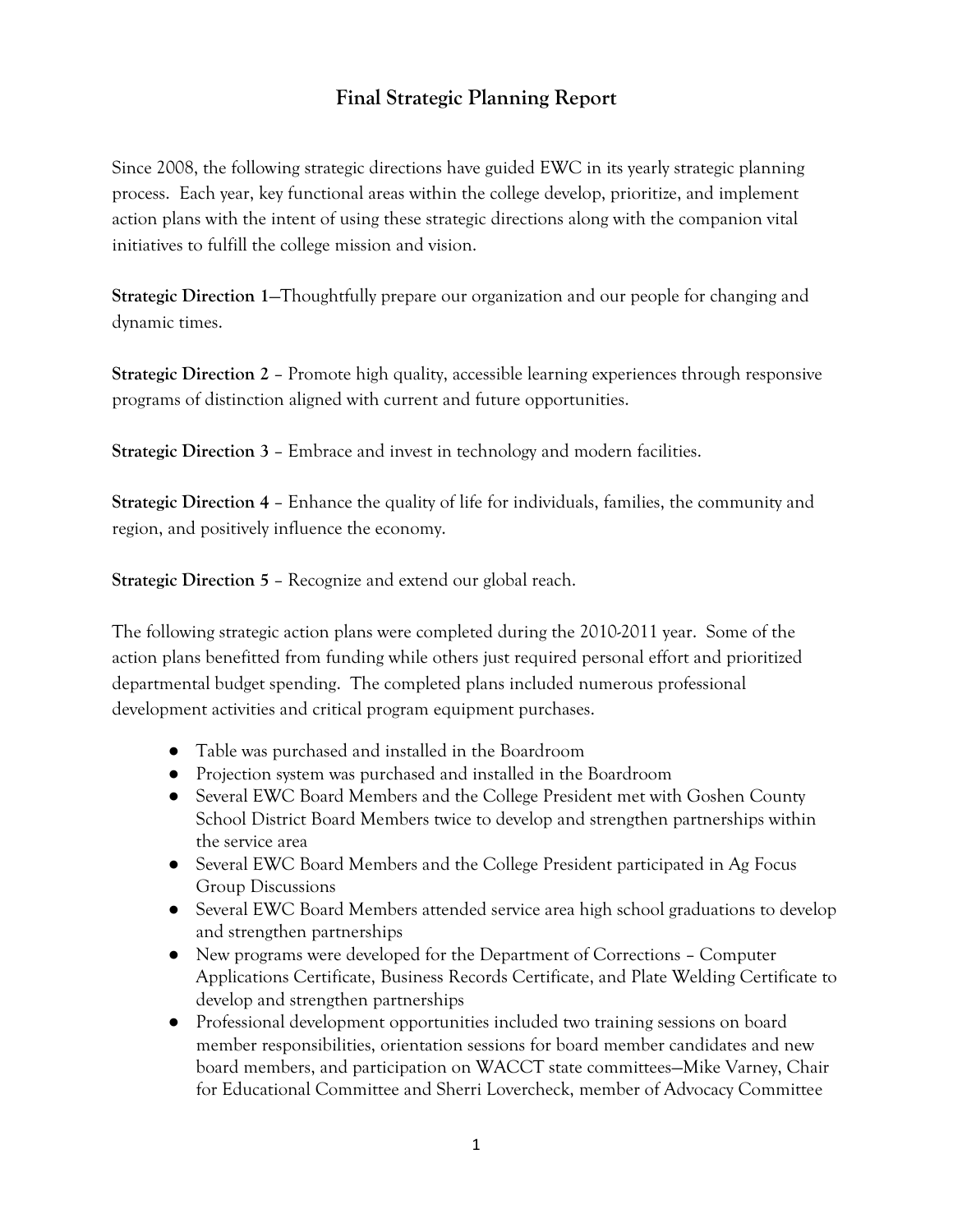- One board member, Dr. Armstrong and Holly Branham attended the National ACCT Conference
- Board members receive the ACCT publication
- A Diversity Committee with campus-wide membership was developed to create and implement initiatives to address diversity issues
- Star Panels were purchased for three classrooms TEB 111, TEB 115, & TEB 116
- Projector and Presentation Systems were purchased for TEB 132 & TEB 270
- Whiteboards were purchased for VT 137, T132, & T131
- Color printer was purchased for the Community Training Center Computer Lab
- Document camera and scanner were purchased for the Math Department
- Time clock was purchased for Cosmetology
- Classroom equipment was purchased for Soils Program
- Shelving was purchased for the Library
- Mannequin was purchased for CNA Program
- Calculators, digital cameras, microphones, transcription machines, a portable projector with case, and a storage cabinet were purchased for BOTK Program in Douglas
- Photo printer was reassigned from TEB273 to Douglas for Photoshop class
- Wireless access provided in Science lab
- Wireless access provided in Learning Skills Lab
- Student registrations for Vet Tech Conference were paid for by Perkins grant
- Gwen Yung attended Nurses Day  $\omega$  the Legislature
- Cheryl Raboin, Bob Creagar, and Ray DeWitt attended an International Math Conference
- Welding machines were purchased to replace three old machines
- Lathe machine was purchased through Perkins grant to replace old machine
- Part-time, on-call test administrator was hired to provide testing services
- Tables and chairs were purchased for T117
- Additional chairs were purchased for the Art classroom
- Water softener was purchased for the Vet Tech building
- Science equipment and classroom supplies were purchased for the Biology and Anatomy & Physiology courses in Douglas
- Fall 2011 Distance Learning Brochure printing expenses
- Six EWC representatives attended the Wyoming Distance Education Consortium (WyDEC) Conference
- John Nesbitt attended the Wyoming Writers Association (WWA) Convention
- Lynn Bedient attended a welding class at the Hobart Institute of Welding
- Melissa Meeboer attended a Teachers of Accounting at Two-Year Colleges (TACTYC) Conference
- Susan Walker and Ed Bittner attended a State VTTK Meeting and Conference
- Viqi Garcia attended the North American Veterinary Conference
- Jan Lilletvedt attended the Health & Fitness Summit
- Quickbooks software was updated to Quickbooks 2010
- COLA was awarded beginning December 2010
- A computer file backup system was obtained by a business faculty member
- Budget allocation for the Business Program was maintained at current level
- Cheryl Raboin received a new laptop and docking station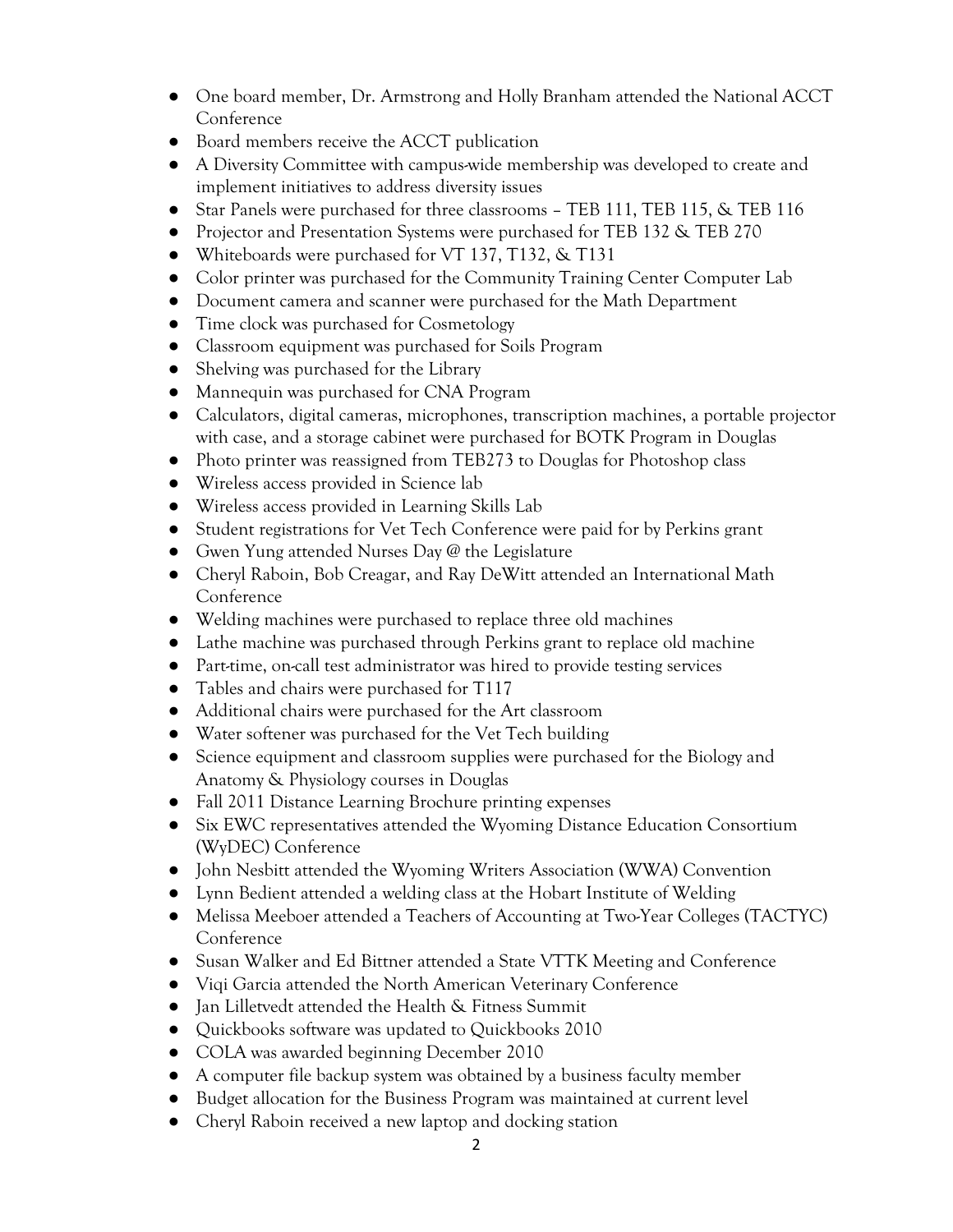- Susan Walker attended the WVMA Winter Conference
- Cosmetology instructors collaborated with the Wyoming Board of Cosmetology to meet new laws and standards
- Student internships for the Criminal Justice Program were developed through relationships with service area agencies
- Criminal Justice program instructors strengthened relationships with service area agencies through multiple meetings, phone calls, and participation on agency boards and councils
- Online course offerings for the Criminal Justice program were increased from two courses to four courses per semester
- EWC hosted a successful Higher Learning Commission site visit to retain accreditation
- Continuing Education organized and implemented a successful Kids' College Soccer Camp
- Early Childhood Education instructor developed and delivered a comprehensive lifespan development course for face-to-face and online delivery
- Additional psychology and sociology course sections were added online to meet growing student enrollment
- Early Childhood Education instructor maintained positive partnership with the six Wyoming community colleges and the University of Wyoming to coordinate and offer Early Childhood Education courses
- Semi-Automatic External Defibrillator machines were purchased and installed in gym lobby, Fine Arts Auditorium, and the Douglas Branch Campus
- ADA equipment was purchased for Disabilities Services
- Student Services vault was reorganized
- Orientation was partially funded for new students
- Office printer was purchased for Student Admissions
- Recruiting display was purchased for Recruitment
- Recruitment support was funded for Athletic Department
- A variety of conference costs for professional development was funded
- Printing costs for EWC sports programs and event passes were funded
- Diversity Series expenses were funded
- Becky McCalister attended the Rocky Mountain Association of Student Financial Aid Administrators training
- Debbie Ochsner attended the Postsecondary Disability Training Institute
- Heated stock tanks were purchased and installed at the Goshen County Fairgrounds where the EWC rodeo team practices
- Refrigerator, freezer, and public guidance units were purchased for the Student Center

Strategic Planning budget funding in the amount of \$103,260.79 supported many of the activities and purchases listed above. In the past year, the college was also fortunate to receive some grant funding which enabled the college to do some much needed renovation projects such as the Science Wing renovation, lighting retrofit, and window replacement for the Tebbet and Activity Center buildings. Other projects included the development and budgetary support of the new Weatherization program and Entrepreneurship program. Career and Technical Education programs were able to purchase program equipment and attend professional development